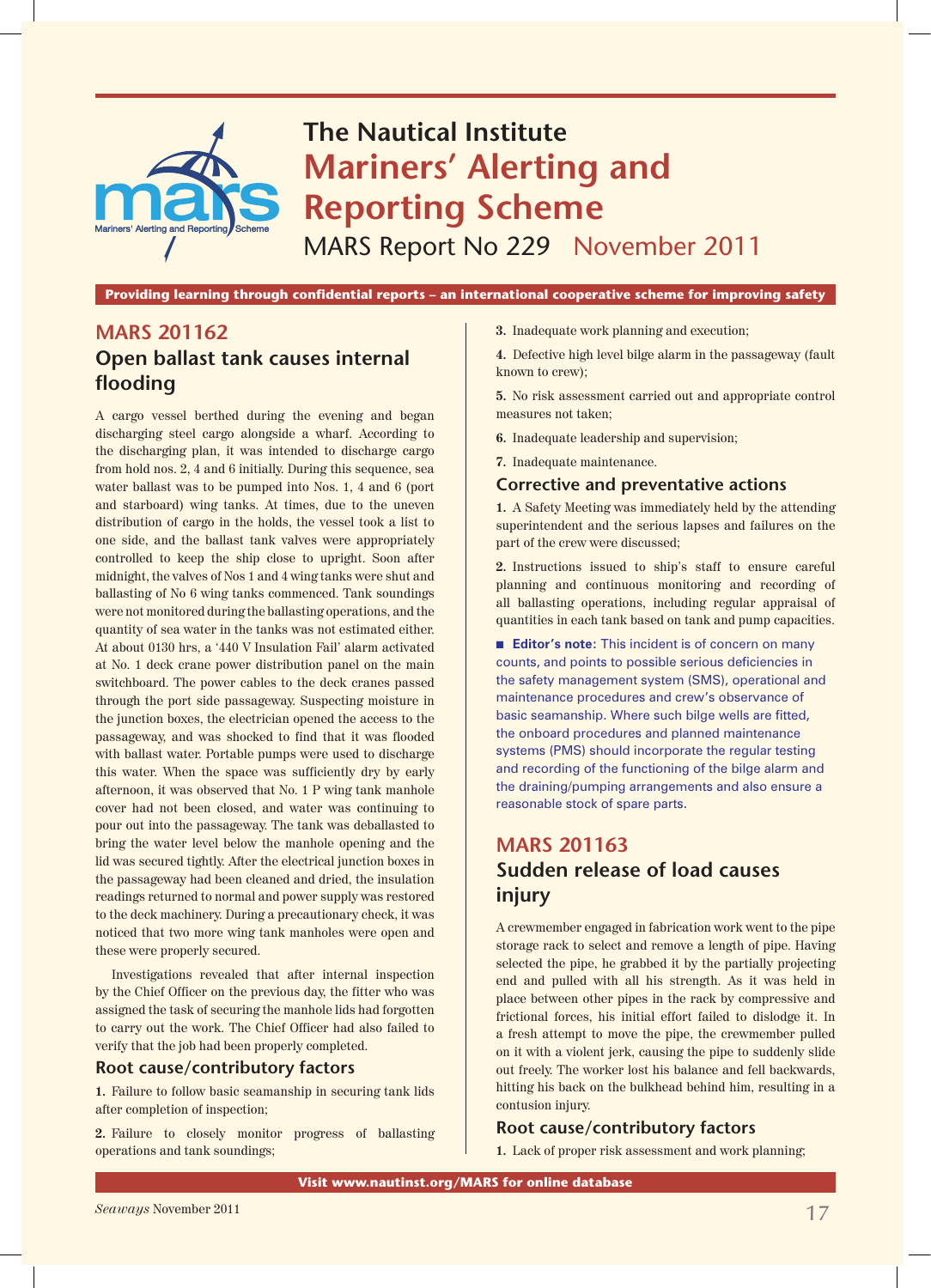**2.** Failure to seek assistance from co-worker when in difficulty.

### **Corrective/preventative actions**

Incident report circulated to all vessels in the fleet with instructions to:

**1.** Discuss the incident at their next safety meeting and refer to Section 3 Chapter 19.4 of The Code of Safe Working Practice (COSWP) – Manual Handling – Advice to seafarers;

**2.** Carefully assess any load that is to be lifted or moved and plan for the best way to apply the effort;

**3.** Request assistance from other crew in case of difficulty;

**4.** Consider the task and assess injury risks before commencing the operation or task;

**5.** Remember that statistics have consistently shown that improper muscular effort and/or posture is a leading cause of strain injuries, and proper techniques can prevent them.

View of pipe storage rack  $\blacktriangleright$ showing pipes tightly bunched together



## **MARS 201164 Cargo leaked into ballast tank**

A double-hulled oil tanker with segregated ballast tanks (SBT) was standing by off-limits at a loading port in good weather. In accordance with the pre-arrival schedule and loading plan, extra ballast was being pumped out. When 2S Water Ballast Tank (WBT) was discharged, an oily sheen was observed on the sea surface. Deballasting was immediately stopped and investigations detected an oil layer (innage) of about 15 cm on top of the ballast water in the tank. Shore management was informed, the oily mixture from tank 2S WBT was skimmed off with a portable salvage pump and transferred to 3S cargo oil tank (COT) and from there, to the slop tank. Thereafter, No. 2S WBT was superficially washed and gas freed to make the tank safe for human entry. After complying with all safety procedures, the inspection team entered the tank. They discovered that during the previous loaded voyage, oil from the adjacent cargo tank had leaked into the ballast tank through a crack on a weld seam approximately 3.5 metres below the deckhead, at the intersection of the longitudinal bulkhead and first stringer flat.

## **Corrective actions**

**1.** With approval from shore management and under close monitoring of tank atmosphere, temporary repairs were carried out by drilling crack-arrestor holes, jamming a retaining steel plate between adjacent brackets and casting a cement box over the crack;

**2.** Risk assessment was carried out for a revised loading condition with reduced quantity of oil in the adjacent cargo tank so as to load to a level below the crack in the weld seam;

**3.** On the loaded passage, regular atmosphere and content checks were carried out on all ballast tanks. No leakage or ingress of hydrocarbon vapours was observed in any tank;

**4.** Thorough cleaning of the contaminated ballast tank was considered impractical, so environmentally-friendly tank cleaning chemicals were added to the remaining ballast in the tank to aid in dispersing the traces of oil and in cleaning the tank internally;

**5.** The remaining ballast was carefully decanted out at sea in compliance with MARPOL regulations and the final residue was transferred to the slop tank;

**6.** On completion of discharging operations in North Europe, the vessel proceeded to a reputable ship repair yard for permanent repairs which were executed safely and without any incidents.

#### **Root cause**

Poor standards and improper workmanship / quality control on the part of the shipbuilder.

#### **Preventative actions**

Fleet circular issued to all vessels with instructions to:

**1.** Discuss this incident at their next safety meeting;

**2.** Ensure that on ballast voyages the atmosphere of all ballast tanks is regularly monitored at intervals as per company SMS using fixed or portable gas detection equipment;

**3.** Ensure that the water in ballast tanks is uncontaminated prior to discharge, by sighting of the surface and sample drawn from each tank;

**4.** Maintain continuous visual check overside while ballast is being discharged overboard;

**5.** Carry out regular ballast tank inspections in accordance with company Planned Maintenance System (PMS), informing the technical superintendent of any abnormality;

**6.** In consultation with shore management, confirm the thickness measurement of plating at any suspect location using the onboard ultrasonic gauging instrument and compare the readings with the original scantlings / records from the previous close-up survey.

**Editor's note:** Whilst this defect may not be considered to directly affect the water-tight integrity of the vessel, an internal leak from a COT into SBT has serious environmental implications. Though the report does not mention it, the discovery of the internal crack was presumably communicated to the classification society, port state and flag state by the Master or by the management (Ref. MARPOL Annex 1 Regulation 6.4.3). Classification society rules also require that even temporary repairs to such defects are carried out only with prior approval, and often under a surveyor's supervision. For any hull defect, crew must firmly



◀ View of temporary repairs showing cement box within retainer plate wedged between stiffener brackets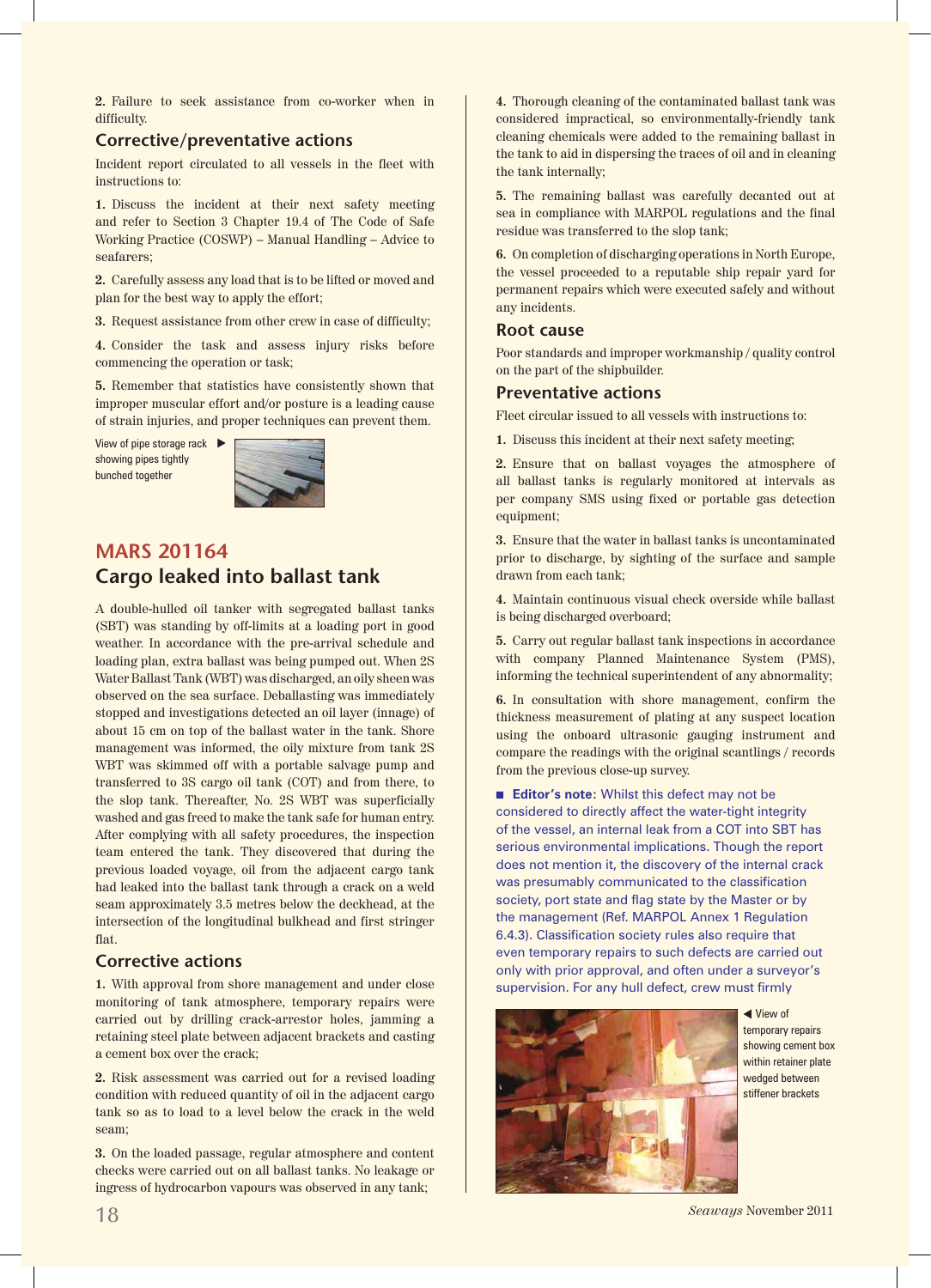desist from carrying out any hasty and impulsive hot work (eg gouging and welding) under real or perceived commercial or office pressure. In this incident, such action could have caused a catastrophic explosion/fire with loss of life.

# **MARS 201165 Lifeboat damaged by ruptured air cylinders**

An oil tanker's totally enclosed fibreglass lifeboats were equipped with high-pressure air cylinders stowed beside the keel. One day at sea – shortly after the lifeboats had undergone a 5-yearly inspection by an accredited contractor – one of the compressed air cylinders suddenly and spontaneously burst, resulting in extensive damage to the lifeboat's keel and hull. Fortunately, no-one was injured. Once



 $\triangle$  View of localised corrosion on the exterior of air cylinders



 $\triangle$  View of damaged hull and ruptured air cylinder



 $\triangle$  Close-up view of damaged hull and ruptured air cylinder

the vessel arrived in port, a local lifeboat service company was contracted to investigate the incident and assess the damage with a view to carrying out repairs. In the absence of supporting documents (certificates/ work reports etc.) and from the dates punched on the cylinders, it appeared that it was more than six years since the last hydraulic test of the air cylinders. (IACS Recommendation No.88: Air bottles for air supply in totally enclosed lifeboats should be hydraulic pressure tested by a competent service station recognised by a Recognised Organisation at intervals not exceeding 5 years and the hydrostatic test date must be permanently marked on the bottles.) The substantial corrosion of the cylinders' exteriors suggested that routine inspections and maintenance had also been seriously neglected. After the air cylinders were removed and closely examined, it was ascertained that the cylinder shells had suffered a 50% diminution in thickness in the corroded patches.

After assessing the damage, the lifeboat was deemed to be beyond economical repair. It had to be scrapped and a replacement lifeboat obtained.

The investigation report was forwarded to the fleet Head Office in order to instigate legal action against the original equipment manufacturer (OEM) for potential breach of code(s) in the material, design and construction of the cylinders, and against the authorised contractor who last serviced the lifeboats and equipment for negligence.

■ **Editor's note:** As a consequence of this incident, it is presumed that all air cylinders in the other lifeboat were also renewed. This incident highlights the need for compressed air or gas cylinders, fire extinguishers and hydraulic systems to be regularly inspected, maintained and hydraulically tested at recommended intervals. They must be renewed if there are any signs of wastage or corrosion, which may be particularly serious in locations that are exposed or enclosed.

## **MARS 201166 Foot trapped and injured in windlass gear**

In preparation for arrival in port, two seamen were assigned to bring out mooring ropes from the forward rope store and coil them on the forecastle deck. The OS was operating the windlass/mooring winch control lever, which was at about chest-level for a person of average height, and the AB was handling the rope on the warping barrel, situated about 4 metres outboard. Presumably in order to adopt a more ergonomically efficient stance for holding the control lever in its operating position, the OS placed his right foot on a welded pad eye on the supporting bracket for winch shaft bearing. Inadvertently, he pushed his foot into the gap between this bracket and the circumferential guard of the main driven gear wheel and into the path of the rotating spokes. Instantly, his foot was trapped and crushed. He was given first aid and was hospitalised soon after arrival in port the following day.

#### **Lessons learnt**

**1.** While operating the mooring winch/windlass, the operator must concentrate on what he is doing and must not be distracted;